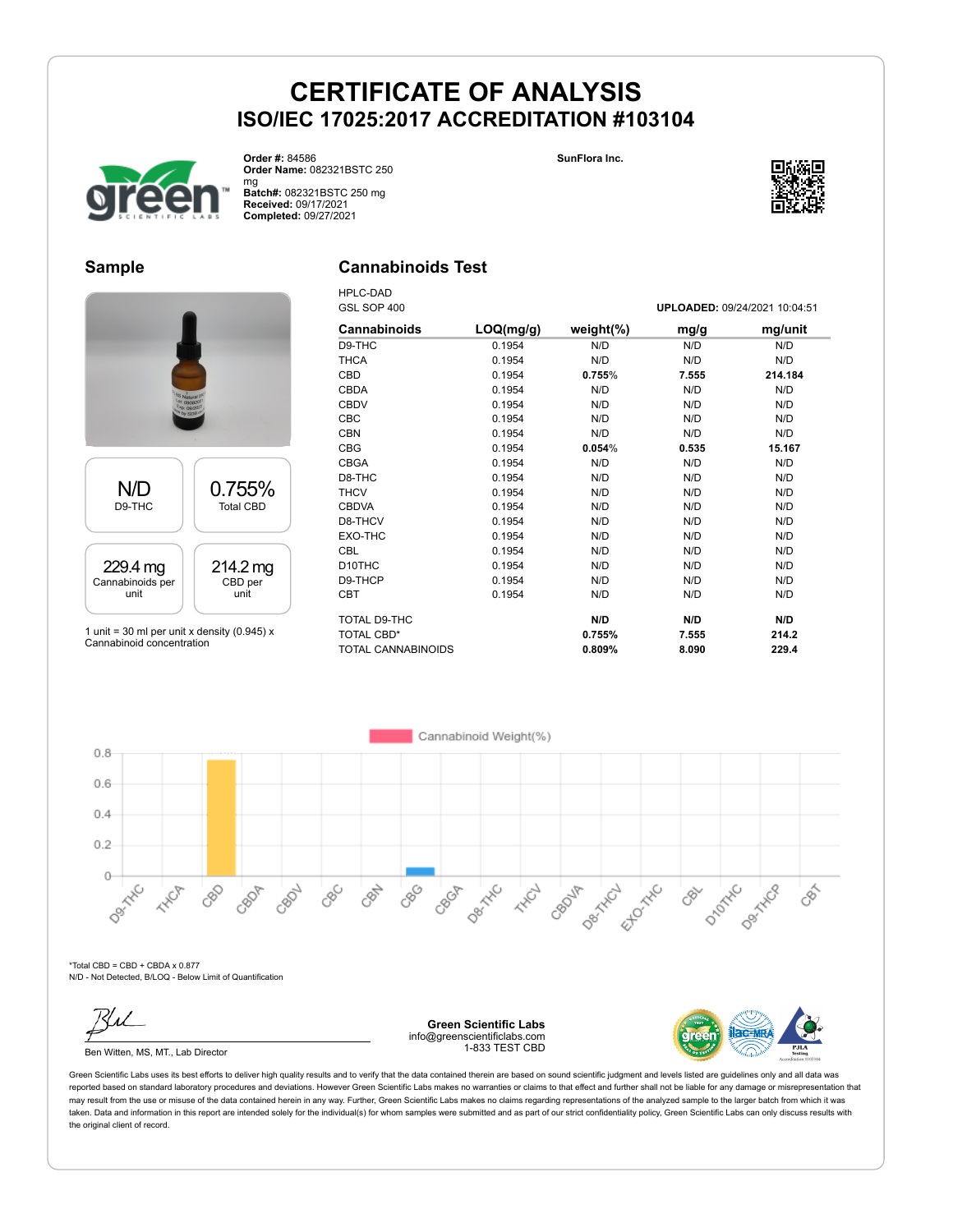

**Order #:** 84586

**Order Name:** 082321BSTC 250

mg **Batch#:** 082321BSTC 250 mg **Received:** 09/17/2021 **Completed:** 09/27/2021

### **TERPENES: TOTAL (0.003%)**

GC-FID

| Terpene                    | Results (%) | LOQ (%)   | $LOD$ $(\%)$ |
|----------------------------|-------------|-----------|--------------|
| 3-CARENE                   | N/D         | 0.003%    | 0.001%       |
| A-BISABOLOL                | N/D         | 0.003%    | 0.001%       |
| A-CEDRENE                  | N/D         | $0.003\%$ | 0.001%       |
| A-HUMULENE                 | N/D         | $0.003\%$ | 0.001%       |
| A-PINENE                   | N/D         | $0.003\%$ | 0.001%       |
| <b>A-TERPINENE</b>         | N/D         | $0.003\%$ | 0.001%       |
| <b>B-MYRCENE</b>           | N/D         | $0.003\%$ | 0.001%       |
| <b>B-PINENE</b>            | N/D         | 0.003%    | 0.001%       |
| BORNEOL (MIX OF ISOMERS)   | N/D         | 0.003%    | 0.001%       |
| <b>CAMPHENE</b>            | N/D         | 0.003%    | 0.001%       |
| CAMPHOR (MIX OF ISOMERS)   | N/D         | 0.003%    | 0.001%       |
| <b>CARYOPHYLLENE OXIDE</b> | N/D         | 0.003%    | 0.001%       |
| CEDROL                     | N/D         | 0.003%    | 0.001%       |
| CIS-NEROLIDOL              | N/D         | 0.003%    | 0.001%       |
| <b>CIS-OCIMENE</b>         | N/D         | $0.003\%$ | 0.001%       |
| ENDO-FENCHYL ALCOHOL       | N/D         | 0.003%    | 0.001%       |
| <b>EUCALYPTOL</b>          | N/D         | $0.003\%$ | 0.001%       |
| FENCHONE (MIX OF ISOMERS)  | N/D         | $0.003\%$ | 0.001%       |
| <b>GAMMA-TERPINENE</b>     | N/D         | 0.003%    | 0.001%       |

| Terpene                    | Results (%) | LOQ (%) | $LOD$ $(\%)$ |
|----------------------------|-------------|---------|--------------|
| <b>GERANIOL</b>            | N/D         | 0.003%  | 0.001%       |
| <b>GERANYL ACETATE</b>     | N/D         | 0.003%  | 0.001%       |
| <b>GUAIOL</b>              | N/D         | 0.003%  | 0.001%       |
| <b>HEXAHYDROTHYMOL</b>     | N/D         | 0.003%  | 0.001%       |
| <b>ISOBORNEOL</b>          | N/D         | 0.003%  | 0.001%       |
| <b>ISOPULEGOL</b>          | N/D         | 0.003%  | 0.001%       |
| <b>LIMONENE</b>            | N/D         | 0.003%  | 0.001%       |
| <b>LINALOOL</b>            | N/D         | 0.003%  | 0.001%       |
| <b>NEROL</b>               | N/D         | 0.003%  | 0.001%       |
| P-MENTHA-1, 5-DIENE        | N/D         | 0.003%  | 0.001%       |
| PULEGONE (+)               | N/D         | 0.003%  | 0.001%       |
| <b>SABINENE HYDRATE</b>    | N/D         | 0.003%  | 0.001%       |
| TERPINEOL (MIX OF ISOMERS) | 0.003%      | 0.003%  | 0.001%       |
| <b>TERPINOLENE</b>         | N/D         | 0.003%  | 0.001%       |
| <b>TRANS-CARYOPHYLLENE</b> | N/D         | 0.003%  | 0.001%       |
| TRANS-NEROLIDOL            | N/D         | 0.003%  | 0.001%       |
| <b>TRANS-OCIMENE</b>       | N/D         | 0.003%  | 0.001%       |
| VALENCENE                  | N/D         | 0.003%  | 0.001%       |

#### **Top Terpenes Results:**



TERPINEOL (MIX OF ISOMERS)-



Ben Witten, MS, MT., Lab Director

**Green Scientific Labs** info@greenscientificlabs.com 1-833 TEST CBD



Green Scientific Labs uses its best efforts to deliver high quality results and to verify that the data contained therein are based on sound scientific judgment and levels listed are guidelines only and all data was reported based on standard laboratory procedures and deviations. However Green Scientific Labs makes no warranties or claims to that effect and further shall not be liable for any damage or misrepresentation that may result from the use or misuse of the data contained herein in any way. Further, Green Scientific Labs makes no claims regarding representations of the analyzed sample to the larger batch from which it was taken. Data and information in this report are intended solely for the individual(s) for whom samples were submitted and as part of our strict confidentiality policy, Green Scientific Labs can only discuss results with the original client of record.



GSL SOP 404 **Uploaded:** 09/22/2021 10:28:29

**SunFlora Inc.**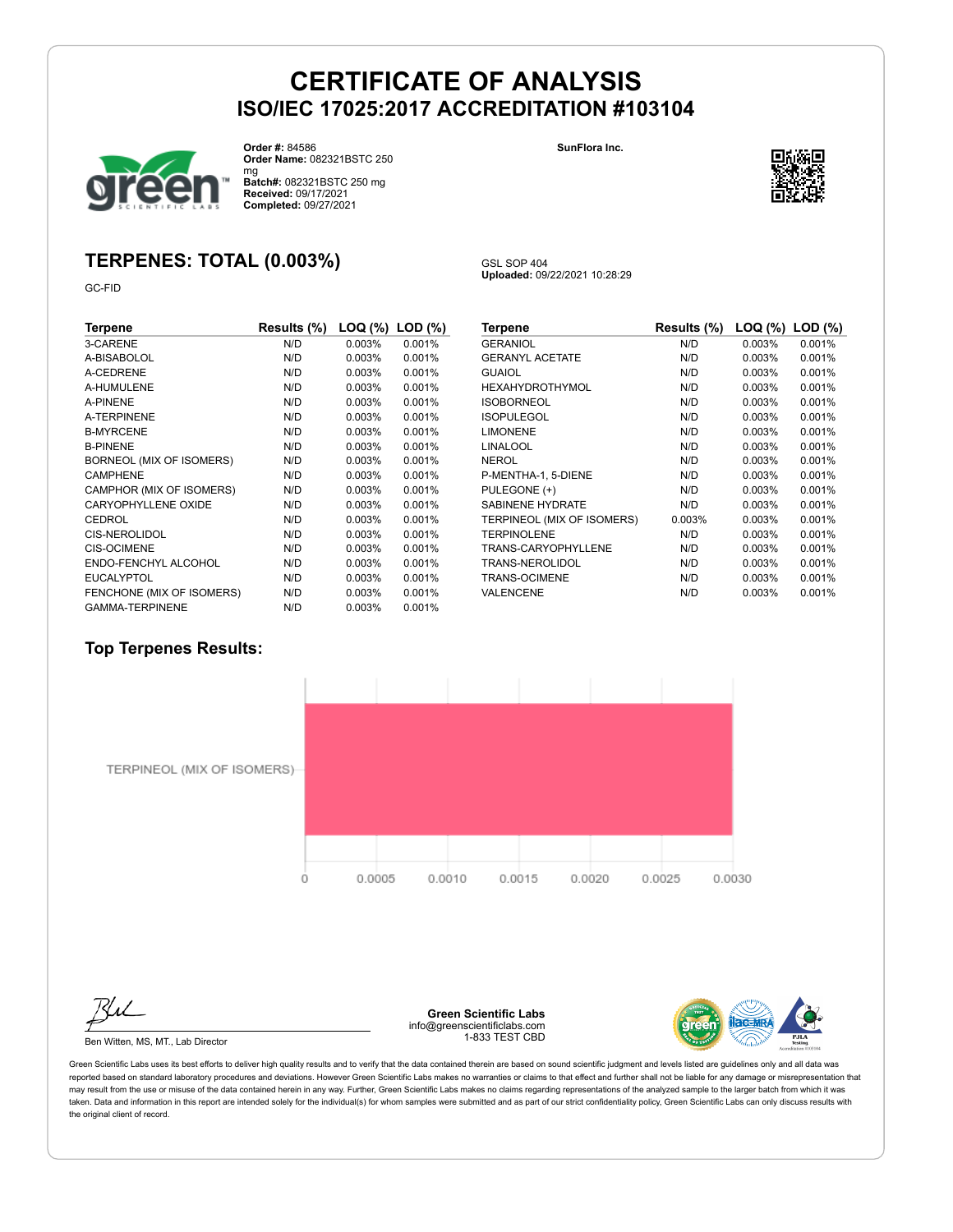

**Order #:** 84586 **Order Name:** 082321BSTC 250 **SunFlora Inc.**



mg **Batch#:** 082321BSTC 250 mg **Received:** 09/17/2021 **Completed:** 09/27/2021

### **PESTICIDE ANALYSIS:**

GC-MS/MS

GSL SOP 401 **PREPARED:** 09/19/2021 13:24:36 **UPLOADED:** 09/21/2021 09:37:40

| Pesticide           | <b>Action Level</b><br>(ppm) | Results<br>(ppm) | LOQ<br>(ppm) | LOD<br>(ppm) |
|---------------------|------------------------------|------------------|--------------|--------------|
| CAPTAN              | 3.000                        | N/D              | 0.100        | 0.100        |
| CHLORDANE           | 0.100                        | N/D              | 0.010        | 0.010        |
| <b>CHLORFENAPYR</b> | 0.100                        | N/D              | 0.010        | 0.010        |
| <b>COUMAPHOS</b>    | 0.100                        | N/D              | 0.010        | 0.010        |
| LC-MS/MS            |                              |                  |              |              |

| Pesticide               | <b>Action Level Results LOQ LOD</b> |                         |       |           |
|-------------------------|-------------------------------------|-------------------------|-------|-----------|
|                         | (ppm)                               | $(ppm)$ $(ppm)$ $(ppm)$ |       |           |
| <b>CYFLUTHRIN</b>       | 1.000                               | N/D.                    | 0.010 | 0.010     |
| <b>CYPERMETHRIN</b>     | 1.000                               | N/D.                    | 0.010 | _ ი ი 1 ი |
| PENTACHLORONITROBENZENE | 0.200                               | N/D                     | 0.010 |           |

| <b>Pesticide</b>           | <b>Action Level</b> | <b>Results</b> | LOQ   | LOD   |
|----------------------------|---------------------|----------------|-------|-------|
|                            | (ppm)               | (ppm)          | (ppm) | (ppm) |
| <b>ABAMECTIN B1A</b>       | 0.300               | N/D            | 0.005 | 0.005 |
| <b>ACEPHATE</b>            | 3.000               | N/D            | 0.005 | 0.001 |
| <b>ACEQUINOCYL</b>         | 2.000               | N/D            | 0.005 | 0.005 |
| <b>ACETAMIPRID</b>         | 3.000               | N/D            | 0.005 | 0.005 |
| <b>ALDICARB</b>            | 0.100               | N/D            | 0.005 | 0.005 |
| <b>AZOXYSTROBIN</b>        | 3.000               | N/D            | 0.005 | 0.001 |
| <b>BIFENAZATE</b>          | 3.000               | N/D            | 0.005 | 0.001 |
| <b>BIFENTHRIN</b>          | 0.500               | N/D            | 0.005 | 0.005 |
| <b>BOSCALID</b>            | 3.000               | N/D            | 0.005 | 0.005 |
| CARBARYL                   | 0.500               | N/D            | 0.005 | 0.001 |
| <b>CARBOFURAN</b>          | 0.100               | N/D            | 0.005 | 0.001 |
| <b>CHLORANTRANILIPROLE</b> | 3.000               | N/D            | 0.005 | 0.005 |
| <b>CHLORMEQUAT</b>         | 3.000               |                |       |       |
| <b>CHLORIDE</b>            |                     | N/D            | 0.250 | 0.100 |
| <b>CHLORPYRIFOS</b>        | 0.100               | N/D            | 0.005 | 0.005 |
| <b>CLOFENTEZINE</b>        | 0.500               | N/D            | 0.005 | 0.005 |
| <b>DAMINOZIDE</b>          | 0.100               | N/D            | 0.005 | 0.001 |
| <b>DIAZINON</b>            | 0.200               | N/D            | 0.005 | 0.005 |
| <b>DICHLORVOS</b>          | 0.100               | N/D            | 0.005 | 0.001 |
| <b>DIMETHOATE</b>          | 0.100               | N/D            | 0.005 | 0.001 |
| <b>DIMETHOMORPH</b>        | 3.000               | N/D            | 0.005 | 0.001 |
| <b>ETHOPROPHOS</b>         | 0.100               | N/D            | 0.005 | 0.001 |
| <b>ETOFENPROX</b>          | 0.100               | N/D            | 0.005 | 0.005 |
| <b>ETOXAZOLE</b>           | 1.500               | N/D            | 0.050 | 0.005 |
| <b>FENHEXAMID</b>          | 3.000               | N/D            | 0.005 | 0.001 |
| <b>FENOXYCARB</b>          | 0.100               | N/D            | 0.005 | 0.005 |
| <b>FENPYROXIMATE</b>       | 2.000               | N/D            | 0.005 | 0.005 |
| <b>FIPRONIL</b>            | 0.100               | N/D            | 0.005 | 0.005 |
| <b>FLONICAMID</b>          | 2.000               | N/D            | 0.025 | 0.005 |
| <b>FLUDIOXONIL</b>         | 3.000               | N/D            | 0.005 | 0.005 |
| <b>HEXYTHIAZOX</b>         | 2.000               | N/D            | 0.005 | 0.005 |

| Pesticide              | <b>Action Level</b> | <b>Results</b> | LOQ   | LOD   |
|------------------------|---------------------|----------------|-------|-------|
|                        | (ppm)               | (ppm)          | (ppm) | (ppm) |
| <b>IMAZALIL</b>        | 0.100               | N/D            | 0.005 | 0.001 |
| <b>IMIDACLOPRID</b>    | 3.000               | N/D            | 0.005 | 0.001 |
| <b>KRESOXIM-METHYL</b> | 1.000               | N/D            | 0.005 | 0.005 |
| <b>MALATHION</b>       | 2.000               | N/D            | 0.005 | 0.001 |
| METALAXYL              | 3.000               | N/D            | 0.005 | 0.001 |
| <b>METHIOCARB</b>      | 0.100               | N/D            | 0.005 | 0.001 |
| <b>METHOMYL</b>        | 0.100               | N/D            | 0.005 | 0.001 |
| <b>MEVINPHOS</b>       | 0.100               | N/D            | 0.005 | 0.001 |
| <b>MYCLOBUTANIL</b>    | 3.000               | N/D            | 0.005 | 0.005 |
| <b>NALED</b>           | 0.500               | N/D            | 0.005 | 0.001 |
| <b>OXAMYL</b>          | 0.500               | N/D            | 0.005 | 0.001 |
| <b>PACLOBUTRAZOL</b>   | 0.100               | N/D            | 0.005 | 0.005 |
| <b>PERMETHRINS</b>     | 1.000               | N/D            | 0.005 | 0.005 |
| <b>PHOSMET</b>         | 0.200               | N/D            | 0.005 | 0.001 |
| PIPERONYL              | 3.000               | N/D            |       |       |
| <b>BUTOXIDE</b>        |                     |                | 0.005 | 0.005 |
| <b>PRALLETHRIN</b>     | 0.400               | N/D            | 0.005 | 0.005 |
| <b>PROPICONAZOLE</b>   | 1.000               | N/D            | 0.010 | 0.005 |
| <b>PROPOXUR</b>        | 0.100               | N/D            | 0.005 | 0.001 |
| <b>PYRETHRINS</b>      | 1.000               | N/D            | 0.005 | 0.001 |
| <b>PYRIDABEN</b>       | 3.000               | N/D            | 0.005 | 0.005 |
| SPINETORAM             | 3.000               | N/D            | 0.005 | 0.005 |
| SPINOSAD               | 3.000               | N/D            | 0.005 | 0.005 |
| <b>SPIROMESIFEN</b>    | 3.000               | N/D            | 0.005 | 0.001 |
| SPIROTETRAMAT          | 3.000               | N/D            | 0.005 | 0.005 |
| SPIROXAMINE            | 0.100               | N/D            | 0.005 | 0.001 |
| <b>TEBUCONAZOLE</b>    | 1.000               | N/D            | 0.005 | 0.001 |
| <b>THIACLOPRID</b>     | 0.100               | N/D            | 0.005 | 0.001 |
| <b>THIAMETHOXAM</b>    | 1.000               | N/D            | 0.005 | 0.001 |
| <b>TRIFLOXYSTROBIN</b> | 3.000               | N/D            | 0.005 | 0.005 |

N/D = Not Detected, A/LOQ = Above LOQ Level, B/LOQ = Below LOQ Level, B/LOD = Below LOD Level



Ben Witten, MS, MT., Lab Director

**Green Scientific Labs** info@greenscientificlabs.com 1-833 TEST CBD

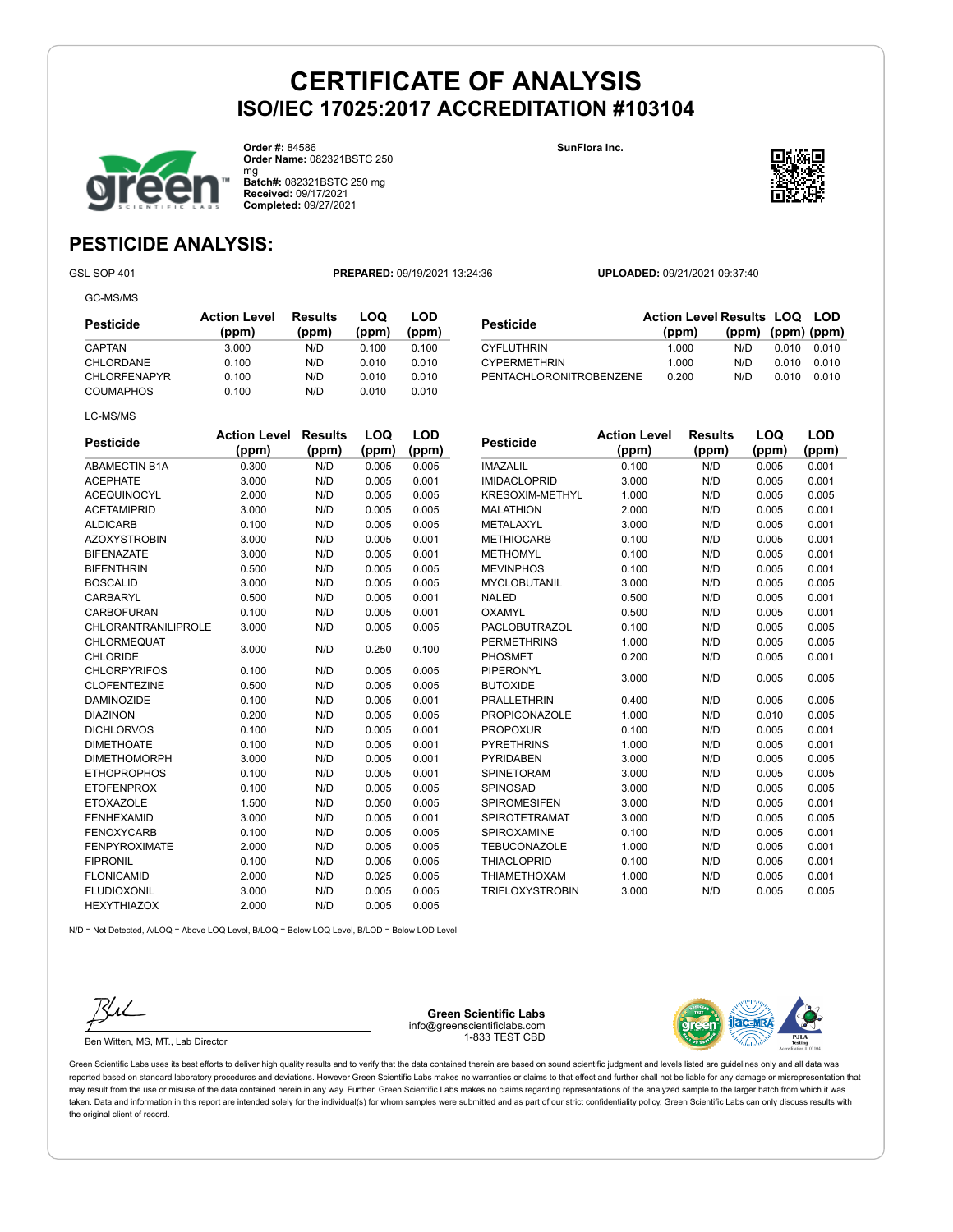

**Order #:** 84586 **Order Name:** 082321BSTC 250 **SunFlora Inc.**



mg **Batch#:** 082321BSTC 250 mg **Received:** 09/17/2021 **Completed:** 09/27/2021

### **RESIDUAL SOLVENTS:**

HS-GC-MS

GSL SOP 405

**Uploaded:** 09/20/2021 15:37:06

| <b>Residual Solvent</b>  | <b>Action Level (ppm)</b> | Results (ppm) | LOQ (ppm)      | LOD (ppm) |
|--------------------------|---------------------------|---------------|----------------|-----------|
| 1,1-DICHLOROETHENE       | 8                         | N/D           | 0.63           | 0.6       |
| 1,2- DICHLOROETHANE      |                           | N/D           | 0.12           | 0.012     |
| 1,2-DICHLOROETHENE       | 5                         | N/D           | 0.73           | 0.09      |
| <b>ACETONE</b>           | 5,000                     | N/D           | 140            | 9         |
| <b>ACETONITRILE</b>      | 410                       | N/D           | 25             | 0.72      |
| <b>BENZENE</b>           |                           | N/D           |                | 0.6       |
| <b>BUTANE</b>            | 5,000                     | N/D           | 50             | 48        |
| CHLOROFORM               |                           | N/D           |                | 0.5       |
| <b>ETHANOL</b>           | 5,000                     | N/D           | 140            | 12        |
| ETHYL ACETATE            | 5,000                     | N/D           | 140            | 2.4       |
| ETHYL ETHER              | 5,000                     | N/D           | 140            | 6         |
| ETHYLENE OXIDE           |                           | N/D           | $\overline{2}$ | 0.6       |
| <b>ISOPROPYL ALCOHOL</b> | 5,000                     | N/D           | 140            | 3         |
| <b>METHANOL</b>          | 3,000                     | N/D           | 100            | 6         |
| METHYLENE CHLORIDE       | 125                       | N/D           | 1.5            | 1.5       |
| N-HEPTANE                | 5,000                     | N/D           | 140            | 6         |
| N-HEXANE                 | 290                       | N/D           | 18             | 0.06      |
| <b>PENTANE</b>           | 5,000                     | N/D           | 140            | 9         |
| <b>PROPANE</b>           | 5,000                     | N/D           | 30             | 30        |
| <b>TOLUENE</b>           | 890                       | N/D           | 53             | 0.9       |
| <b>TRICHLOROETHENE</b>   |                           | N/D           |                | 0.3       |
| <b>XYLENES</b>           | 150                       | N/D           | 130            | 1.8       |

Ku

Ben Witten, MS, MT., Lab Director

**Green Scientific Labs** info@greenscientificlabs.com 1-833 TEST CBD

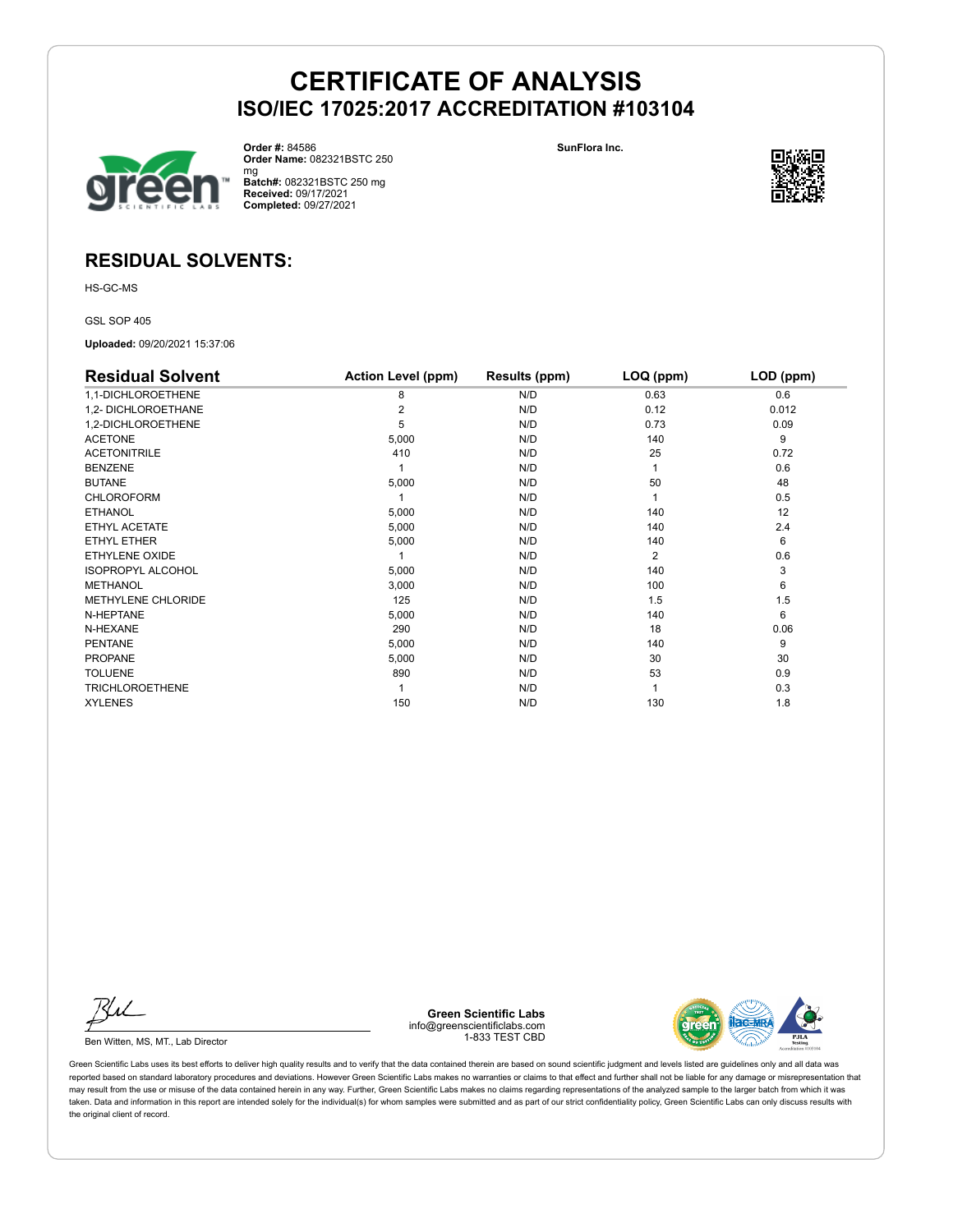

**Microbial Analysis:**

**Order #:** 84586 **Order Name:** 082321BSTC 250 **SunFlora Inc.**



mg **Batch#:** 082321BSTC 250 mg **Received:** 09/17/2021 **Completed:** 09/27/2021

> **Microbial Analysis** GSL SOP 406 **Uploaded:** 09/21/2021 19:46:02

PCR - Agilent AriaMX

### **MICROBIAL ANALYSIS:**

PCR - Agilent AriaMX

| Test                   | <b>SOP</b> | <b>Test Method</b> | Device Used       | <b>LOD</b>                   | Allowable<br><b>Criteria</b>  | <b>Actual Result Pass/Fail</b> |             |
|------------------------|------------|--------------------|-------------------|------------------------------|-------------------------------|--------------------------------|-------------|
| TOTAL YEAST AND MOLD   | 406.01     | USP 61/62+         | <b>ARIAMX PCR</b> | CFU/G BY<br>SAMPLE<br>TYPE** | 1.000 CFU/G                   | NOT DETECTED                   | <b>PASS</b> |
| LISTERIA MONOCYTOGENES | 406.01     |                    | <b>ARIAMX PCR</b> | 2 COPIES OF<br><b>DNA</b>    | PRESENCE/ABSENT NOT DETECTED  |                                | <b>PASS</b> |
| STEC E. COLI*          | 406.01     | USP 61/62+         | <b>ARIAMX PCR</b> | 1 CFU/G**                    | DETECT/NOT<br><b>DETECTED</b> | NOT DETECTED                   | <b>PASS</b> |
| PATHOGENIC E. COLI     | 406.01     | USP 61/62+         | <b>ARIAMX PCR</b> | 1 CFU/G**                    | DETECT/NOT<br><b>DETECTED</b> | NOT DETECTED                   | <b>PASS</b> |
| SALMONELLA*            | 406.01     | USP 61/62+         | <b>ARIAMX PCR</b> | 1 CFU/G**                    | DETECT/NOT<br><b>DETECTED</b> | NOT DETECTED                   | <b>PASS</b> |

† USP 61 (enumeration of bacteria TAC, TYM, and ENT/Coliform), USP 62 (identifying specific species E.coli Aspergillus etc)

\* STEC and Salmonella run as Multiplex

\*\* CFU/g Calculation based on MIP/Extract matrix

\*\*\* Flavus = 2 Copies of DNA / Fumigatis = 2 Copies of DNA Niger = 20 Copies of DNA / Terrus = 10 copies of DNA

Ku

Ben Witten, MS, MT., Lab Director

**Green Scientific Labs** info@greenscientificlabs.com 1-833 TEST CBD